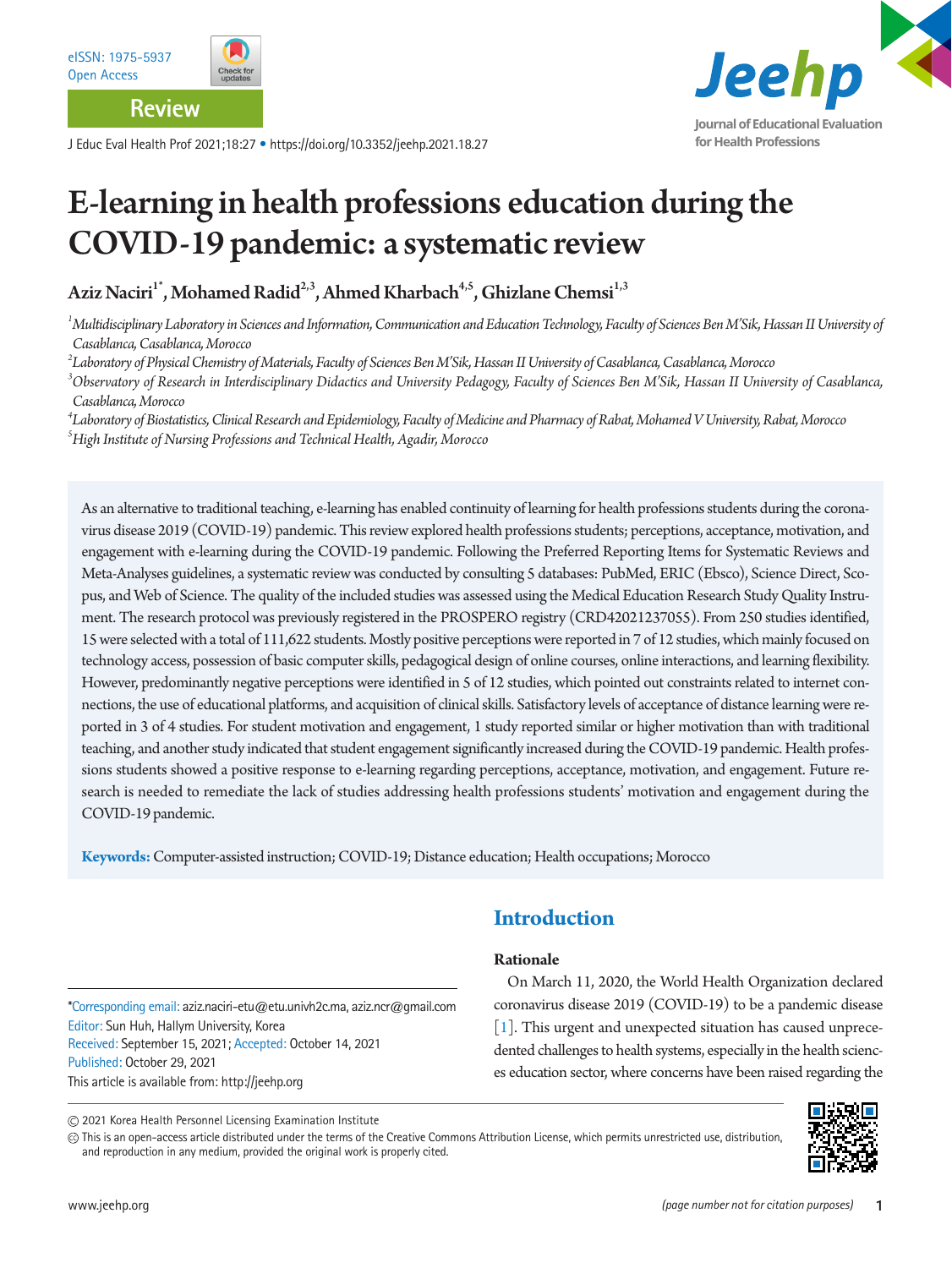possibility that medical and nursing students could contract COVID-19 during their training and become potential transmitters of the virus in health care institutions. In the context of this crisis, changes in the teaching-learning paradigm have become an unavoidable necessity  $[2]$ . E-learning is an important alternative to ensure continuity of learning while protecting students against the risk of COVID-19 infection in the campus environment [[3\]](#page-9-2). Indeed, e-learning is a teaching approach based on digital media and devices as tools to improve access to training, communication, and interactions between teachers and students [\[4](#page-9-3)]. It is a relatively new and growing approach in health professions education  $\lceil 5 \rceil$ . This pedagogical model offers a flexible learning environment where students can learn at their own pace without time or space constraints through various educational content (text, image, audio, and video). When using e-learning platforms, students interact with teachers, educational content, and technological innovations [\[6\]](#page-9-5).

However, the sudden transition to distance learning during COVID-19, combined with the concomitant time constraints, prevented the effective implementation of e-learning [5]. Furthermore, some teachers had limited skills in e-learning-based pedagogical methods [\[7\]](#page-9-6). A lack of motivation and absence of interactions between teachers and students were also pointed out as the main disadvantages [\[8](#page-9-7)].

#### **Objectives**

The purpose of this review was to explore health science students' perceptions, acceptance, motivation, and engagement with e-learning during the COVID-19 pandemic. The specific research questions were as follows: (1) What are students' perceptions of the implementation of e-learning during the COVID-19 pandemic? (2) Did heath profession students accept the adoption of e-learning during COVID-19? (3) What is the motivational level of health professions students towards e-learning during the COVID-19 crisis? (4) What is the engagement level of students during the transition to e-learning during COVID-19?

# **Methods**

#### **Ethics statement**

This was not a human-subject study; therefore, neither approval by the institutional review board nor obtainment of the informed consent was required.

#### **Registration and protocol**

This systematic literature review was conducted following the Preferred Reporting Items for Systematic Reviews and Meta-Analyses (PRISMA) guidelines [\[9](#page-9-8)]. The research protocol was previ-

ously registered in the International Prospective Register of Systematic Reviews (PROSPERO: CRD42021237055; available from: https:[//www.crd.york.ac.uk/prospero/d](www.crd.york.ac.uk/prospero/)isplay\_record. php?ID = CRD42021237055).

#### **Eligibility criteria**

Inclusion and exclusion criteria were developed using the population, intervention, comparison, outcome, and study design (PI-COS) framework (Table 1).

#### **Information sources**

PubMed, ERIC (Ebsco), Science Direct, Scopus, and Web of Science databases were checked for English-language studies published from March 11, 2020, to February 10, 2021. The databases were last accessed on February 11, 2021.

#### **Search strategy**

The database searches (PubMed, ERIC [Ebsco], Science Direct, Scopus, and Web of Science) were conducted independently by 2 authors (A.N., A.K.), using the following keywords: (e-Learning) or (online learning) or (distance learning) or (distance education) and (medical education) or (nurs\* education) and (COVID-19) or (2019-novel coronavirus) or (2019-nCoV) or (SARS-CoV-2). Examples of the search terms are as follows:

Scopus:

(TITLE-ABS (e-learning OR "online learning" OR "distance learning" OR "distance education")) AND (TITLE-ABS ("medical education" OR "nurs\* education")) AND (TITLE-ABS (covid-19 OR "2019-novel coronavirus" OR 2019-ncov OR sarscov-2))

**Table 1.** Eligibility criteria according to the PICOS framework

| <b>PICOS</b> items | Inclusion and exclusion criteria                                                                                                                                                                                                                                        |
|--------------------|-------------------------------------------------------------------------------------------------------------------------------------------------------------------------------------------------------------------------------------------------------------------------|
| Population         | Medical and dental students, nursing and health sci-<br>ence students.                                                                                                                                                                                                  |
| Intervention       | Studies that examined fully online learning as a teach-<br>ing method (synchronous and/or asynchronous).<br>Studies that investigated hybrid teaching methods<br>were excluded.                                                                                         |
| Comparison         | Studies with or without a comparison group.                                                                                                                                                                                                                             |
| Outcome            | Studies to be eligible for inclusion should include stu-<br>dent perceptions, and/or acceptance, and/or motiva-<br>tion, and/or engagement in e-learning during the<br>coronavirus disease 2019 pandemic.                                                               |
| Study design       | We included cross-sectional studies, case-control stud-<br>ies, cohort studies, and randomized controlled trials.<br>Qualitative studies, commentary articles, letters to the<br>editor, editorials, conference abstracts, book chapters,<br>and reviews were excluded. |

PICOS, population, intervention, comparison, outcome, and study design.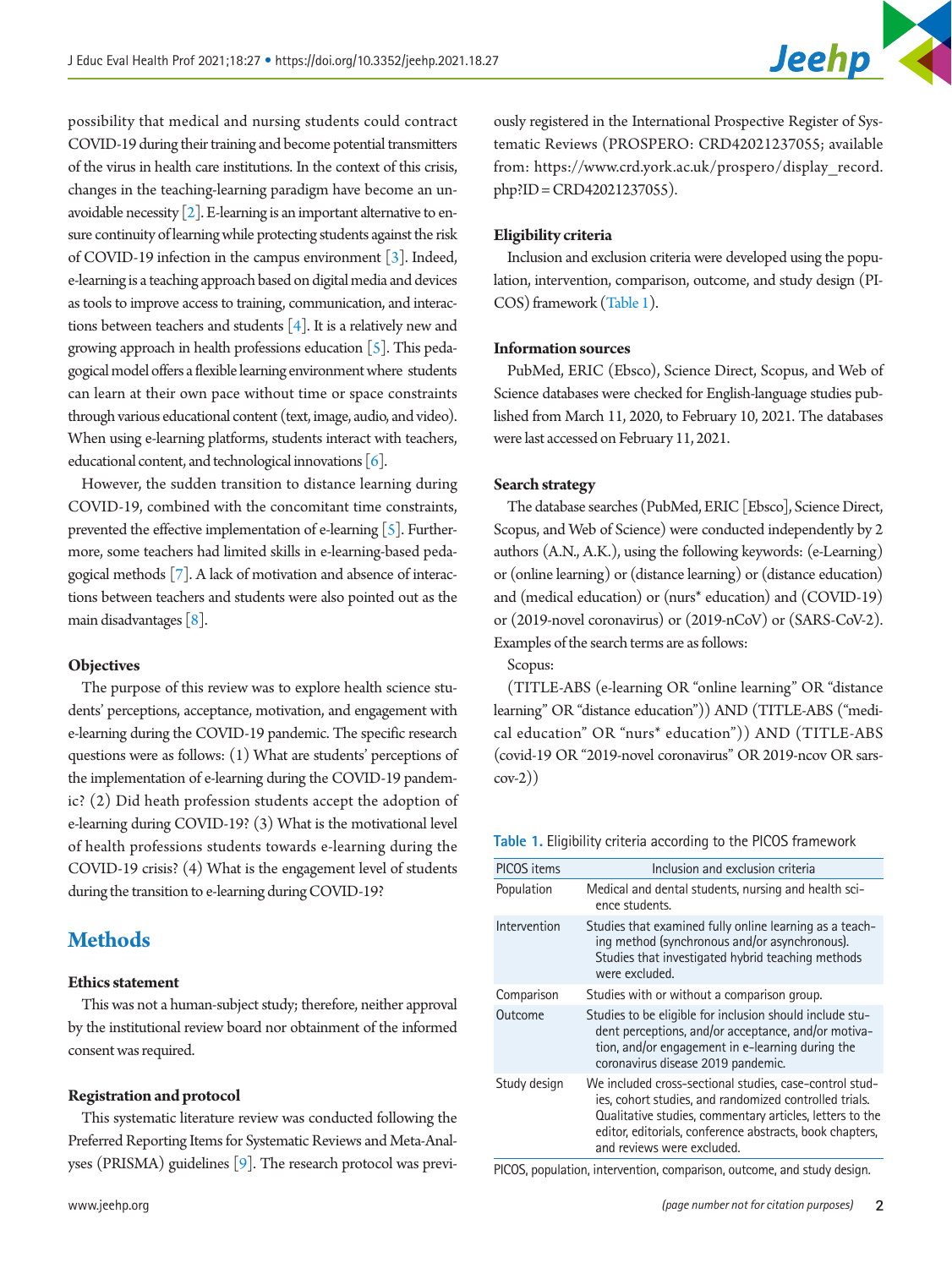

#### PubMed:

((e-Learning[Title/Abstract] OR "online learning"[Title/Abstract] OR "distance learning"[Title/Abstract] OR "distance education"[Title/Abstract]) AND ("medical education" [Title/Abstract] OR "nursing education"[Title/Abstract])) AND (covid-19 [Title/Abstract] OR "2019-novel coronavirus" [Title/Abstract] OR 2019-ncov [Title/Abstract] OR sars-cov-2[Title/Abstract]).

#### **Selection process**

Two authors (A.N. and A.K.) eliminated duplicate articles using EndNote X9 (Clarivate, Philadelphia, PA, USA). They independently checked titles and abstracts to identify potentially included studies. This selection and filtering process was performed using Rayyan QCRI (Rayyan Systems Inc., Cambridge, MA, USA), a web and mobile application for systematic reviews [\[10](#page-9-9)]. In cases of persistent disagreement between the 2 authors, a third reviewer (G.C.) was requested to make a final decision. The full texts of the included articles were downloaded for further evaluation, and the reference lists of all relevant articles were reviewed to identify additional literature.

#### **Data collection process**

One author (A.N.) collected the data from the selected studies using an extraction form prepared in consensus between the authors. Another author (A.K.) verified the collected information. In case of any disagreement, a third author was consulted for a final decision.

#### **Data items**

Data were extracted on the following general characteristics of the selected studies: authors, year, country of provenance, study design, participants' characteristics (discipline, age, gender), and educational platforms used. Moreover, data on students' perception, acceptance, motivation, and engagement (mean or median scores or effective/percentage) towards e-learning were extracted. The measurement instruments used (items and domains) were also selected.

#### **Study risk of bias assessment**

The risk of bias assessment of the included studies was conducted independently by 2 authors (A.N. and M.R.) using the Medical Education Research Study Quality Instrument (MERSQI). The MERSQI is a tool for assessing the methodological quality of quantitative research articles. The scale consists of 10 items organized into 6 domains: study design, sampling, data types, validity of the assessment instrument, data analysis, and outcomes. The total score ranges from 5 to 18. The agreement between the 2 examiners' results was analyzed using the kappa statistical coefficient  $(\kappa)$ .

#### **Synthesis methods**

The data were classified and analyzed to achieve the objectives of the review. Students' perceptions were extracted and tabulated with key items such as technology access, possession of basic computer skills, instructional design of online courses, online interactions, learning flexibility, health issues, and acquisition of clinical knowledge during online learning. Data synthesis was initially conducted by the first author (A.N.) and then was discussed with 2 other authors (A.K. and G.C.). The included studies were analyzed through a narrative synthesis. Due to the disparity and heterogeneity among studies' results, a meta-analysis was not performed.

#### **Reporting bias assessment**

Reporting bias in this systematic review was assessed independently by 2 authors (A.N. and A.K.) in terms of selective outcome reporting by comparing study results with previously published study protocols and registrations. Any disagreement was resolved by consulting the opinion of a third author (G.C.).

#### **Certainty assessment**

Not done.

## **Results**

#### **Study selection**

The search strategy identified a total of 250 articles, of which 76 were duplicates. Of the 174 studies that were screened by title and abstract, 149 were excluded. The 25 studies that were eventually eligible were downloaded for a full review. Finally, 15 studies were included in this review  $\left[11-25\right]$  $\left[11-25\right]$  $\left[11-25\right]$ . The PRISMA flow chart illustrates the selection process of the included studies (Fig. 1).

#### **Study characteristics**

Fifteen studies were considered eligible for this review. Onethird of the studies were conducted in high-income countries [\[15](#page-9-11)[,17](#page-9-12)[,18,](#page-9-13)[21](#page-9-14)[,23](#page-10-1)], and two-thirds in low- and middle-income countries [\[11](#page-9-15)[-14](#page-9-16)[,16](#page-9-17)[,19](#page-9-18)[,20,](#page-9-19)[22](#page-10-2)[,24](#page-10-3)[,25\]](#page-10-4) (Fig. 2). The total number of participants was 111,622. The sample size of the studies ranged from 30 [\[18](#page-9-20)[,23\]](#page-9-14) to 99,559 students [\[25\]](#page-10-1). A total of 106,152 participants  $(95.1\%)$  were medical students, as reported in 10 studies  $[14 [14-$ [20](#page-9-12)[,23](#page-9-21)[-25](#page-10-5)]. One study included 60 nursing students [\[13](#page-9-22)]. In other studies, the focus was on heterogeneous samples in terms of discipline. Two studies involved 4,745 medical and nursing students [\[21](#page-9-13)[,22\]](#page-9-19), while 2 other investigations sampled 665 medical and dental students [\[11](#page-9-8)[,12](#page-9-23)]. The gender of participants was reported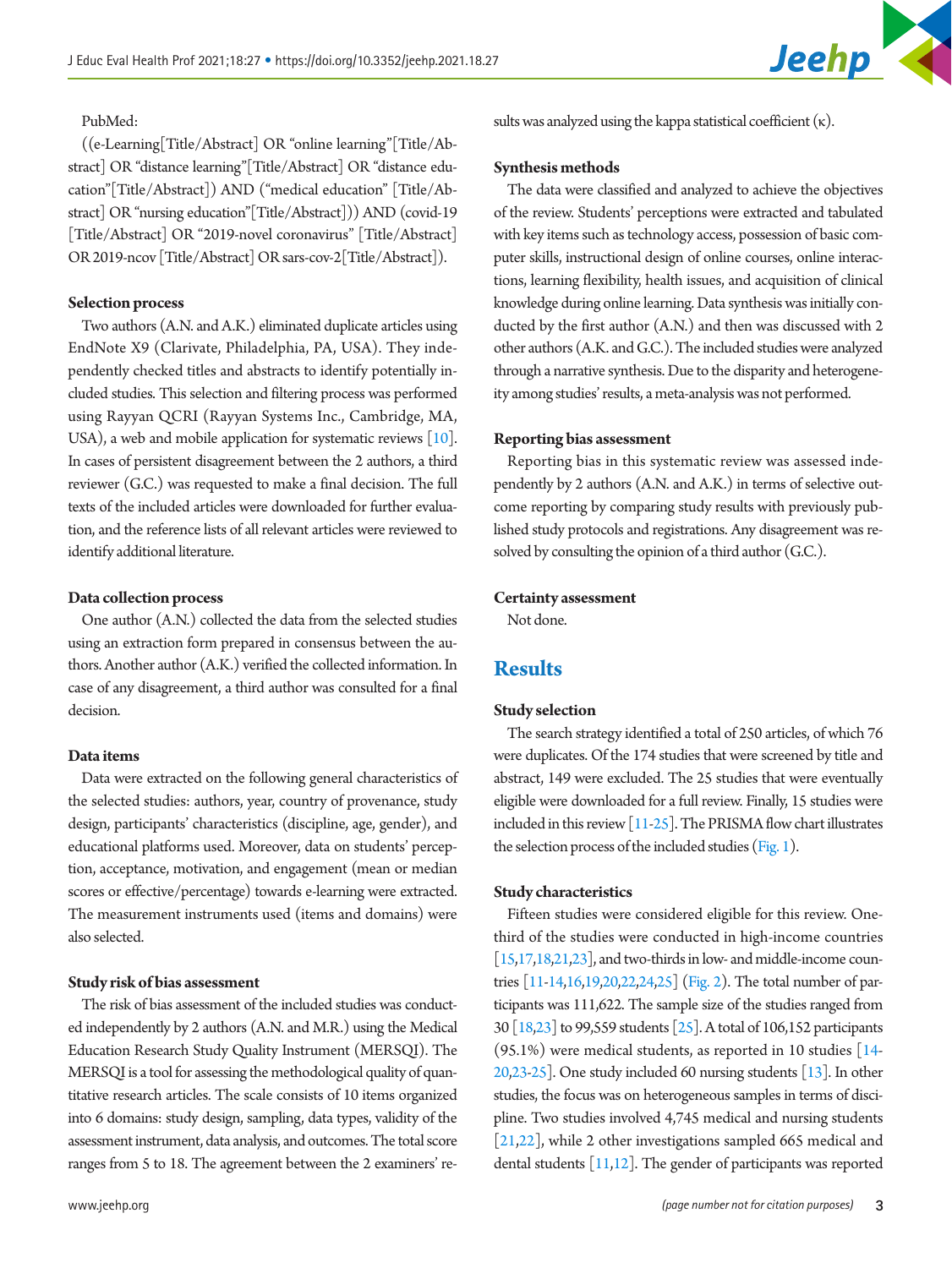



**Fig. 1.** Study selection process according to the PRISMA (Preferred Reporting Items for Systematic Reviews and Meta-Analyses) diagram.



**Fig. 2.** Year of publication, country of origin of included studies and country classification.

in 8 studies [\[11](#page-9-24)[-13](#page-9-25)[,15](#page-9-22)[,17](#page-9-26)[,22](#page-9-27)[,23,](#page-9-21)[25](#page-10-6)]. The gender ratio of the included studies ranged from 0.3  $\lceil 23 \rceil$  to 0.71  $\lceil 13 \rceil$ . Almost half of the studies were conducted among undergraduate students [[12](#page-9-24)- [16](#page-9-16)[,19](#page-9-17)[,22\]](#page-9-27).

All studies adopted fully online courses. The teaching platforms used were explicitly indicated in 8 studies [\[13](#page-9-25)[,14](#page-9-28)[,17-](#page-9-26)[20](#page-9-29)[,23](#page-9-30)[,24](#page-10-7)]. Moodle was used in 2 studies [\[13](#page-9-25)[,19](#page-9-31)], Zoom in 2 other studies [\[18](#page-9-31)[,20\]](#page-9-32), and WebEx video conferencing in 1 study investigation

[\[23](#page-9-30)]. One study used both Zoom and Facebook as a freely accessible social media platform [\[14](#page-9-28)], and another opted for Zoom and Blackboard [\[17\]](#page-9-11). Google Classroom and Free Conference Call software were used in another study [[24](#page-10-7)].

Students' perceptions were investigated by 9 studies [\[11](#page-9-33)[-](#page-9-25) [13](#page-9-25)[,16](#page-9-34)[,18](#page-9-35)[,20](#page-9-32)[,23](#page-9-30)[-25](#page-10-6)] and acceptance by 3 studies [\[14](#page-9-36)[,19](#page-9-35)[,22\]](#page-9-27). In addition, 1 investigation tested students' perceptions and motivation [\[21](#page-9-37)], 1 study tested perceptions and acceptance  $[17]$ , and 1 article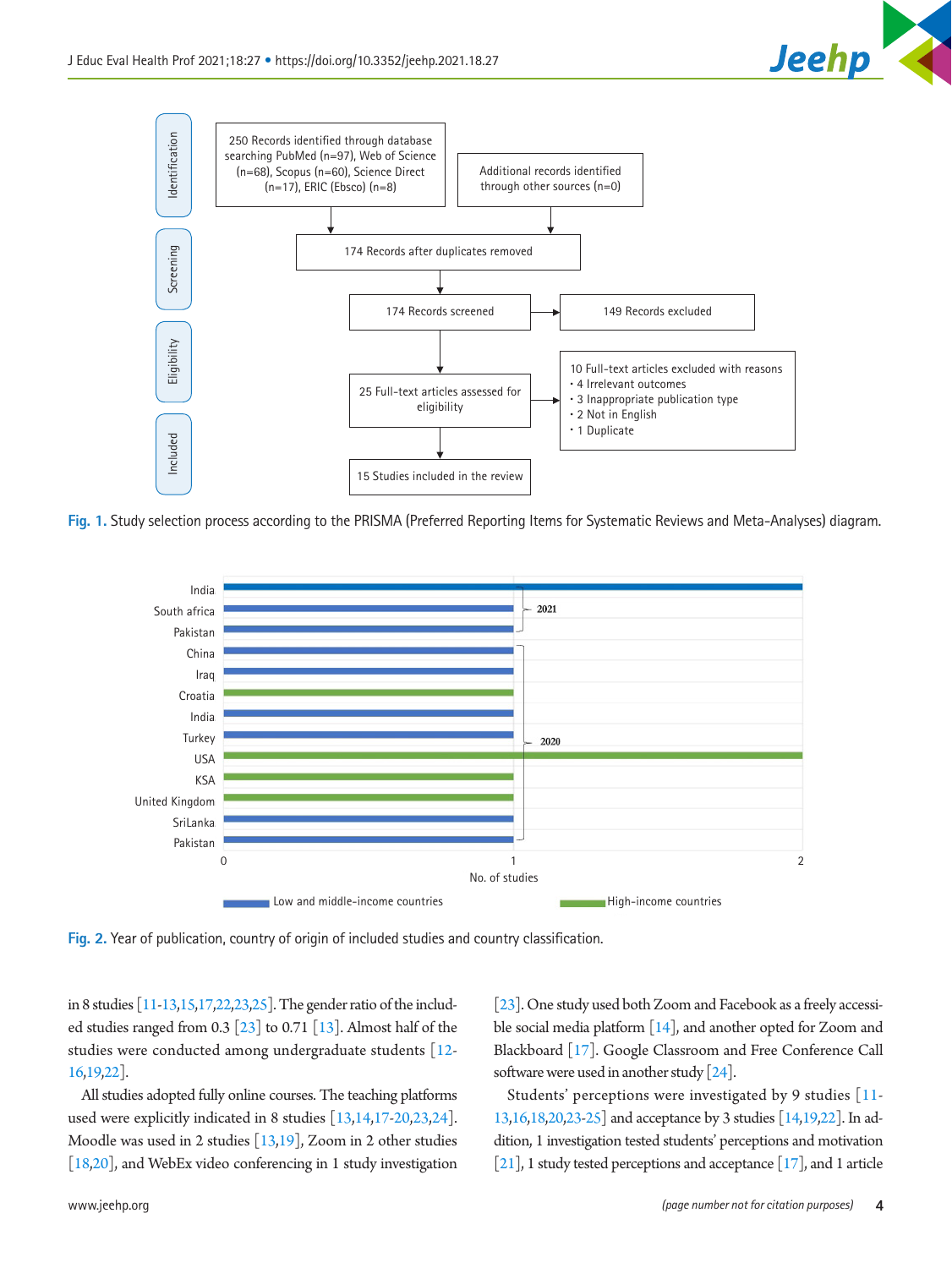discussed students' perceptions and engagement [\[15\]](#page-9-39) (Table 2).

#### **Risk of bias in studies**

The methodological quality of half of the included studies as assessed by the MERSQI scale was relatively moderate, with a mean score of  $8.50 \pm 1.44$  and a median score of  $8.50$  (interquartile range, 7.5–9.5). The MERSQI score of the studies ranged from 6 [\[14\]](#page-9-36) to 11.5 points [\[25](#page-10-8)], out of a total of 18. The kappa coefficient of concordance was 0.77. All included studies were cross-sectional studies with no control group, and participants were limited to fully online learning. The majority of studies used questionnaires developed by the authors. Furthermore, the response rate was less than 50% in 9 studies [\[11](#page-9-33)[-17](#page-9-38)[,20](#page-9-32)[,24](#page-10-7)], and ranged from 50% to 74% in 6 studies [\[18,19](#page-9-35)[,21](#page-9-37)[-23](#page-9-30)[,25](#page-10-8)]. The data analysis in 6 studies was limited to a descriptive level [[14](#page-9-36)[,16](#page-9-34)[,18](#page-9-40)[,21](#page-9-41)[,23](#page-9-30)[,24\]](#page-10-9) (Table 3).

#### **Results of individual studies**

Relevant data from the included studies are grouped and summarized separately in Table 2 and Supplement 1.

#### **Results of syntheses**

#### *Students' perceptions*

Twelve of the 15 included studies examined students' perceptions of e-learning during the COVID-19 pandemic, either in isolation or in addition to another parameter [\[11](#page-9-33)[-13](#page-9-42)[,15](#page-9-39)[-18](#page-9-43)[,20](#page-9-44)[,21](#page-9-41)[,23](#page-9-30)- [25\]](#page-10-10). The measurement tools were developed principally by the authors, which led to different results due to heterogeneity in the items. The items were mainly related to major aspects of e-learning (technology access, possession of basic computer skills, pedagogical design of online courses, online interactions, learning flexibility, health issues, and acquisition of clinical knowledge during online learning). Positive perceptions of e-learning were predominantly recorded in 7 studies, including a total of 3,863 students [\[12](#page-9-33)[,13](#page-9-45),[17](#page-9-38)[,18](#page-9-44),[20,](#page-9-46)[21](#page-9-47)[,23\]](#page-9-30). Four studies (57.2%) were conducted among medical students [\[17](#page-9-48)[,18,20](#page-9-46)[,23\]](#page-10-11), 1 among medical and dental students [\[12\]](#page-9-33), 1 among medical and nursing students [\[21](#page-9-47)], and 1 exclusively among nursing students [\[13](#page-9-45)]. Four studies were conducted in high-income countries [\[17](#page-9-48)[,18](#page-9-49)[,21](#page-9-18)[,23\]](#page-10-11).

A study by Kumar et al. [\[20\]](#page-9-50) in 2020 compared students' perceptions of a synchronous and an asynchronous course. Students' perception scores were better for the direct classroom course than the online sessions  $(47.5 \pm 2.61)$  versus  $35.5 \pm 3.25$ ,  $P < 0.001$   $[20]$ . Otherwise, the positive perceptions described by most students in other studies were related to technology access, possession of computer skills, online course design, online interactions and learning flexibility. Positive perceptions were reported for access to techno-

logical equipment in 3 studies (76.7% to 86%) [\[12,](#page-9-51)[21,](#page-9-50)[23\]](#page-10-12), the possession of basic computer skills in 3 studies (51.2% to 84.7%)  $[12,17,21]$  $[12,17,21]$  $[12,17,21]$  and the instructional design of online courses in 6 studies, including an attractive learning content in 4 studies (48.8% to 84.2%) [\[12,](#page-9-52)[13](#page-9-45)[,17](#page-9-48)[,21](#page-9-27)] and video learning in 3 investigations (58.1% to 89.7%) [\[12](#page-9-25)[,18](#page-9-27)[,21\]](#page-9-54). Moreover, 3 studies revealed positive perceptions of interactions on the platform (69.5% to 86.7%) [\[17](#page-9-20)[,21](#page-9-54)[,23\]](#page-10-12) and learning flexibility in 4 studies (52.3% to 100%) [\[12](#page-9-25)[,17](#page-9-20)[,18](#page-9-54)[,23\]](#page-10-12). Otherwise, mainly positive perceptions of e-learning were mentioned in 5 studies [\[11](#page-9-25)[,15,](#page-9-55)[16](#page-9-34)[,24](#page-10-9)[,25\]](#page-10-3). Four of these studies were conducted among medical students [\[15](#page-9-55)[,16](#page-9-56)[,24](#page-10-13)[,25\]](#page-10-14), and 1 study was conducted among medical and dental students [\[11\]](#page-9-45). Most of these studies (80%) were performed in low- and middle-income countries [\[11,](#page-9-57)[16](#page-9-56)[,24](#page-10-2)[,25\]](#page-10-14).

Negative perceptions in the included studies focused on access to the internet in 2 studies (21.5% to 35.9%) [\[15](#page-9-58)[,16\]](#page-9-56), health problems caused by the use of e-learning in 2 studies (62.5% to 67%) [\[18](#page-9-59)[,24\]](#page-10-15), and difficulty in developing clinical skills online in 2 studies  $(82.2\%$  to  $84.2\%)$  [\[15](#page-9-60)[,17\]](#page-9-61). The results are presented in more detail in Supplement 1.

#### *Students' acceptance*

Among the 15 included studies, students' acceptance of e-learning was investigated in 4 studies, with a total sample size of 4,553 participants [\[14,](#page-9-36)[17,19,22\]](#page-9-61). Three (75%) of these 4 studies were conducted among medical students exclusively [\[14](#page-9-62)[,17,](#page-9-61)[19](#page-9-63)], and 1 was conducted among medical and nursing students [[22](#page-9-63)]. Three-quarters of these studies were conducted in low- and middle-income countries [\[14](#page-9-64)[,19](#page-9-63)[,22\]](#page-10-12).

Singh et al. [\[22](#page-10-12)] in 2021 approached e-learning acceptance by exploring 4 components. The first was related to the feasibility/ practicality of online courses, including internet connectivity, device logistics, internet and computer literacy, and the availability of a dedicated space for participating in online classes. The second was associated with health issues during online courses. The third was about online teaching methods, including the type of teaching methods and class time allocation. The fourth dealt with students' attitudes towards e-learning and their preferences. In this context, Singh et al. [\[22\]](#page-10-7) in 2021 reported that 18.2% of students had a personal desktop/laptop computer, and those from affluent families and those living in cities had better access to e-learning facilities (internet connectivity, availability of a personal computer, a dedicated room, and training in computer/internet use). PowerPoint presentations were the most frequently used teaching method (80%). Loss of concentration (58.1%), eye strain (54%), and sleep disturbance (42.8%) were the most common health problems among students who attended classes for more than 4 hours per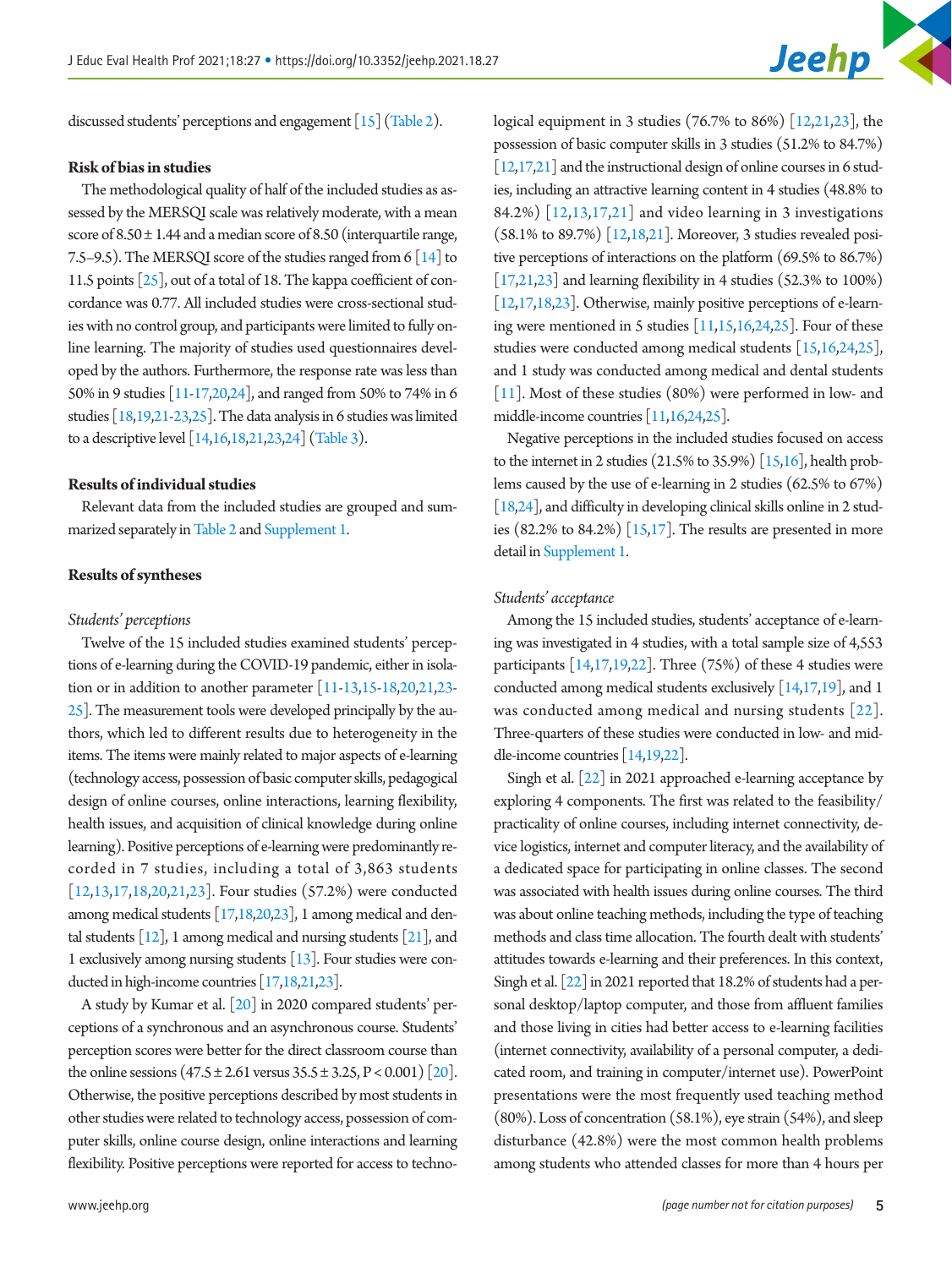| rituded intermediate to be the control |
|----------------------------------------|
| 5                                      |
| j                                      |
| .<br>המות ה<br>;<br>;<br>;             |
| $104 + 104$                            |
|                                        |
|                                        |
|                                        |

| Main domains and/or items of questionnaire | Future learning preferences, comparison of e-learning with<br>traditional teaching, quality and impact of e-learning,<br>student-teacher interactions, online teaching security | Technology access, online skills and relationships, students'<br>views and students' perceptions of possible advantages<br>of e-learning     | e-learning platforms, anxiety and attitude towards tech-<br>Computer access, frequency of use, prior exposure to<br>nology, perceived computer self-efficacy | sions and clinical sense, discussion and knowledge and<br>Relevance and importance of the topic, students' discus-<br>understanding of the topic | COVID-19 pandemic, perceived benefits and barriers of<br>The use and experience of online teaching during the<br>online teaching        | of e-learning with traditional teaching, the features pre-<br>and hindering factors during online classes, comparison<br>Time spent on online and offline learning, modality of di-<br>dactic learning, interaction with educators, facilitating<br>ferred during online classes | ceived usefulness, facilitating conditions, perceptions re-<br>garding the benefits, enablers, and barriers to e-learning<br>Preferred learning management system, tutor quality, per- | Perceived benefits and barriers to e-learning, satisfaction<br>with education during the COVID-19 pandemic | Performance expectancy, effort expectancy, facilitating<br>conditions, social influence                   | Flexibility of learning, achievement of pedagogical objec-<br>tives, attractivity of the online course | tendance, possibility to participate in e-learning, contin-<br>Personal experience with e-learning, motivation and at-<br>uation of education during the pandemic | line classes, methods of online teaching, student prefer-<br>Feasibility of online classes, health issues arising from on<br>ences and attitudes towards e-learning | comfort with participation, knowledge acquisition, well-<br>Ease of technical access to the online platform, level of<br>ness, and COVID-19-specific coverage | The feasibility of educational technology platforms for dis-<br>tance education and the education's perceived quality | Prior online learning experiences, perceptions of ongoing<br>online education                                                                                                                                                                                                     |
|--------------------------------------------|---------------------------------------------------------------------------------------------------------------------------------------------------------------------------------|----------------------------------------------------------------------------------------------------------------------------------------------|--------------------------------------------------------------------------------------------------------------------------------------------------------------|--------------------------------------------------------------------------------------------------------------------------------------------------|-----------------------------------------------------------------------------------------------------------------------------------------|----------------------------------------------------------------------------------------------------------------------------------------------------------------------------------------------------------------------------------------------------------------------------------|----------------------------------------------------------------------------------------------------------------------------------------------------------------------------------------|------------------------------------------------------------------------------------------------------------|-----------------------------------------------------------------------------------------------------------|--------------------------------------------------------------------------------------------------------|-------------------------------------------------------------------------------------------------------------------------------------------------------------------|---------------------------------------------------------------------------------------------------------------------------------------------------------------------|---------------------------------------------------------------------------------------------------------------------------------------------------------------|-----------------------------------------------------------------------------------------------------------------------|-----------------------------------------------------------------------------------------------------------------------------------------------------------------------------------------------------------------------------------------------------------------------------------|
| Measurement instruments                    | $=$<br>23-item questionnaire, developed by the<br>thors (5-point Likert scale)                                                                                                  | kins and his colleagues (5-point Likert scale)<br>thors based on the original version of Wat-<br>20-item questionnaire, developed by the au- | Questionnaire with 23 items, designed by the<br>authors (4-point Likert scale)                                                                               | Questionnaire designed by the authors                                                                                                            | thors based in part on the Ready Education<br>Environment Measure (5-point Likert scale)<br>20-item questionnaire, developed by the au- | 22-item online survey developed by the au-<br>thors (5-point Likert scale)                                                                                                                                                                                                       | to assess student perception (7-point Likert<br>E-Learning Acceptance Measure and items<br>21-item data collection sheets from the<br>scale)                                           | Questionnaire developed by the authors                                                                     | 21-item questionnaire from the Learning Man-<br>agement System Acceptance Scale (5-point<br>Likert scale) | IO-item questionnaire developed by the au-<br>thors (5-point Likert scale)                             | 73-item questionnaire developed by the au-<br>thors (5-point Likert scale)                                                                                        | 33-item survey, developed by the authors (di-<br>chotomous and multiple-choice questions)                                                                           | 19-item survey designed by the authors                                                                                                                        | 10-item survey, designed by the authors                                                                               | thors based in part on the technology accep-<br>20-item questionnaire developed by the au-<br>CSS, cross-sectional study: NR, not reported: P, perception: A, acceptance: E, engagement: COVID-19, coronavirus disease 2019; M, motivation.<br>tance model (5-point Likert scale) |
| Results                                    | $\mathrel{\mathsf{a}}$                                                                                                                                                          | $\mathbf{r}$                                                                                                                                 | ௨                                                                                                                                                            | $\prec$                                                                                                                                          | P/E                                                                                                                                     | $\sim$                                                                                                                                                                                                                                                                           | P/A                                                                                                                                                                                    | ௨                                                                                                          | ⋖                                                                                                         | $\sim$                                                                                                 | P/M                                                                                                                                                               | ⋖                                                                                                                                                                   | $\mathbf{r}$                                                                                                                                                  | $\mathbf{r}$                                                                                                          | ௨                                                                                                                                                                                                                                                                                 |
| Used platform                              | $\frac{1}{2}$                                                                                                                                                                   | $rac{\pi}{2}$                                                                                                                                | Moodle                                                                                                                                                       | Zoom, Facebook                                                                                                                                   | €                                                                                                                                       | $\widetilde{\Xi}$                                                                                                                                                                                                                                                                | Zoom, Blackboard                                                                                                                                                                       | Zoom                                                                                                       | Moodle                                                                                                    | Zoom                                                                                                   | $\widetilde{\Xi}$                                                                                                                                                 | $\widetilde{\Xi}$                                                                                                                                                   | WebEx                                                                                                                                                         | Google Classroom,<br>Free Conference<br>忌                                                                             | $\widetilde{\Xi}$                                                                                                                                                                                                                                                                 |
| Instructional<br>design                    | Fully online<br>course                                                                                                                                                          | Fully online<br>course                                                                                                                       | Fully online<br>course                                                                                                                                       | Fully online<br>course                                                                                                                           | Fully online<br>course                                                                                                                  | Fully online<br>course                                                                                                                                                                                                                                                           | Fully online<br>course                                                                                                                                                                 | Fully online<br>course                                                                                     | Fully online<br>course                                                                                    | Fully online<br>course                                                                                 | Fully online<br>course                                                                                                                                            | Fully online<br>course                                                                                                                                              | Fully online<br>course                                                                                                                                        | Fully online<br>course                                                                                                | Fully online<br>course                                                                                                                                                                                                                                                            |
| participants<br>No. of                     | Medical students:<br>Dental students:<br>204<br>178                                                                                                                             | 283                                                                                                                                          | 8                                                                                                                                                            | 1,047                                                                                                                                            | 2,721                                                                                                                                   | 248                                                                                                                                                                                                                                                                              | 340                                                                                                                                                                                    | $30\,$                                                                                                     | 941                                                                                                       | 600                                                                                                    | 2,520                                                                                                                                                             | Medical student:<br>Nursing student:<br>1,541<br>684                                                                                                                | 30                                                                                                                                                            | 636                                                                                                                   | 99,559                                                                                                                                                                                                                                                                            |
| Discipline                                 | dentistry<br>Medicine<br>and                                                                                                                                                    | dentistry<br>Medicine<br>and                                                                                                                 | Nursing                                                                                                                                                      | Medicine                                                                                                                                         | Medicine                                                                                                                                | Medicine                                                                                                                                                                                                                                                                         | Medicine                                                                                                                                                                               | Medicine                                                                                                   | Medicine                                                                                                  | Medicine                                                                                               | and nurs<br>Medicine<br>ing                                                                                                                                       | and nurs-<br>Medicine<br>leq                                                                                                                                        | Medicine                                                                                                                                                      | Medicine                                                                                                              | Medicine                                                                                                                                                                                                                                                                          |
| design<br>Study                            | SS                                                                                                                                                                              | CSS                                                                                                                                          | <b>CSS</b>                                                                                                                                                   | CSS                                                                                                                                              | CSS                                                                                                                                     | CSS                                                                                                                                                                                                                                                                              | CSS                                                                                                                                                                                    | CSS                                                                                                        | CSS                                                                                                       | CSS                                                                                                    | SS                                                                                                                                                                | CSS                                                                                                                                                                 | CSS                                                                                                                                                           | CSS                                                                                                                   | CSS                                                                                                                                                                                                                                                                               |
| Country                                    | Pakistan                                                                                                                                                                        | Pakistan                                                                                                                                     | South Af-<br>rica                                                                                                                                            | Sri Lanka                                                                                                                                        | $\leq$                                                                                                                                  | India                                                                                                                                                                                                                                                                            | Arabia                                                                                                                                                                                 |                                                                                                            | Turkey                                                                                                    | India                                                                                                  | Croatia                                                                                                                                                           | India                                                                                                                                                               | USA                                                                                                                                                           | Iraq                                                                                                                  | China                                                                                                                                                                                                                                                                             |
| Study (year)                               | Abbasi et al. [11]<br>(2020)                                                                                                                                                    | Anwar et al. [12]<br>(2021)                                                                                                                  | Buthelezi et al.<br>$[13]$ $(2021)$                                                                                                                          | Chandrasinghe et<br>al. [14] (2020)                                                                                                              | Dost et al. [15]<br>(2020)                                                                                                              | Gupta et al. [16]<br>(2021)                                                                                                                                                                                                                                                      | Ibrahim et al. [17] Saudi<br>(2020)                                                                                                                                                    | Kivlehan et al. [18] USA<br>(2020)                                                                         | Kolcu et al. [19]<br>(2020)                                                                               | Kumar et al. [20]<br>(2020)                                                                            | Puljak et al. [21]<br>(2020)                                                                                                                                      | Singh et al. [22]<br>(2021)                                                                                                                                         | Singhi et al. [23]<br>(2020)                                                                                                                                  | Tuma et al. [24]<br>(2020)                                                                                            | Wang et al. [25]<br>(2020)                                                                                                                                                                                                                                                        |

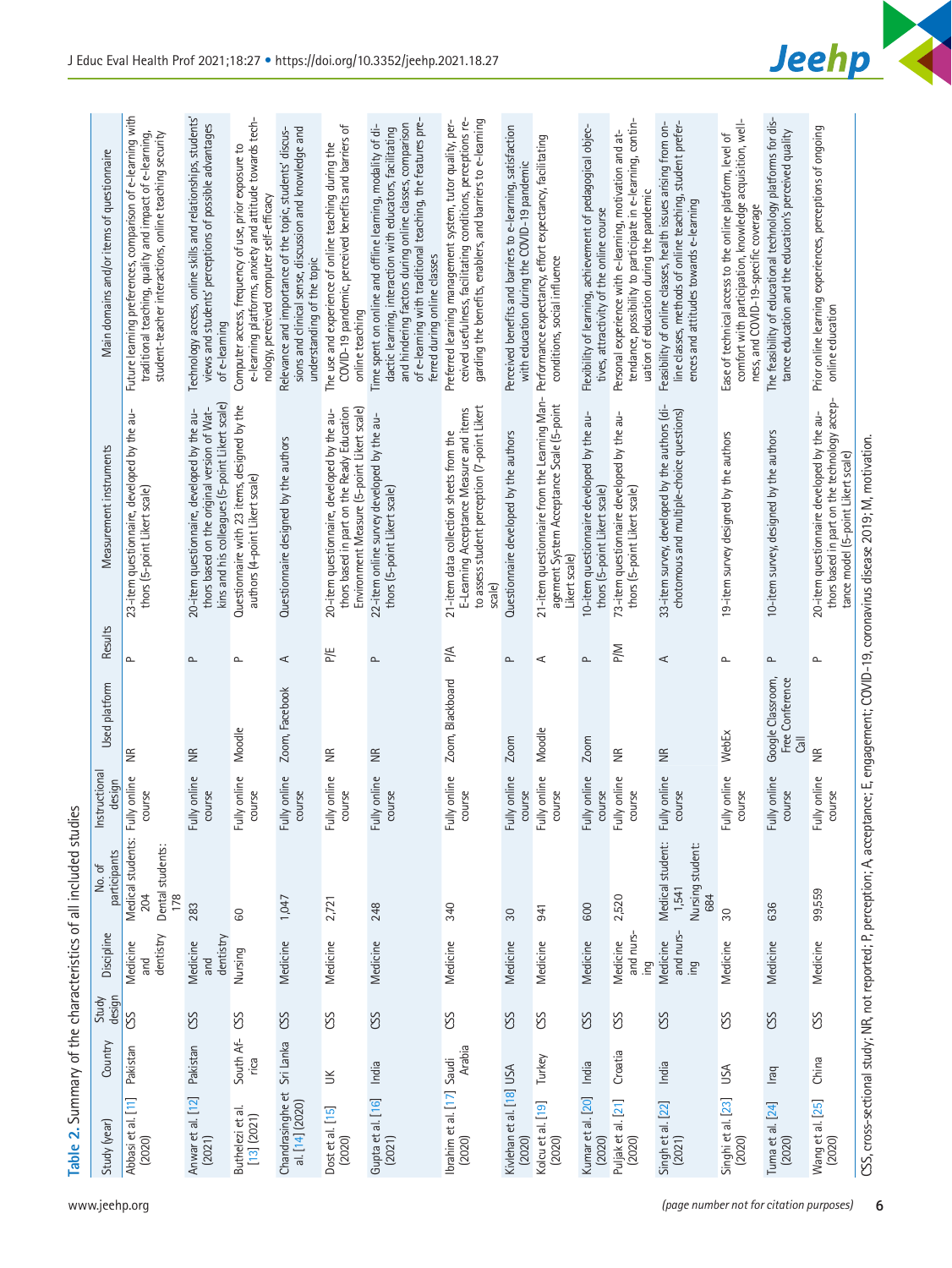Table 3. Assessment of the methodological quality of included studies using the Medical Education Research Study Quality Instrument **Table 3.** Assessment of the methodological quality of included studies using the Medical Education Research Study Quality Instrument

|                           |            | Sampling                                                  |                     |                       |         | Validity of the evaluation instrument | Data analysis                                |            |                                           | Outcome                |                                              |                |
|---------------------------|------------|-----------------------------------------------------------|---------------------|-----------------------|---------|---------------------------------------|----------------------------------------------|------------|-------------------------------------------|------------------------|----------------------------------------------|----------------|
| Study                     |            | Study Institution Response<br>design Institution Response | per<br>Pota<br>data | structure<br>Internal | content | Relationships to<br>other variables   | ness of analysis of analysis<br>Appropriate- | Complexity | tudes, perceptions<br>Satisfaction, atti- | edge, skills<br>Knowl- | Behaviors health care<br>outcome<br>Patient/ | score<br>Total |
| Abbasi et al. [11]        | 0.5        | 0.5                                                       |                     |                       |         |                                       |                                              |            |                                           | 0                      | 0                                            |                |
| Anwar et al. [12]         | 0.5        | <b>G.G</b>                                                |                     |                       |         |                                       |                                              |            |                                           |                        |                                              |                |
| Buthelezi et al. [13]     | 0.5        | 0.5                                                       |                     |                       |         |                                       |                                              |            |                                           |                        |                                              |                |
| Chandrasinghe et al. [14] | 0.5        | 0.5                                                       |                     |                       |         |                                       |                                              |            |                                           |                        |                                              |                |
| Dost et al. [15]          | يـا        | 0.5                                                       |                     |                       |         |                                       |                                              |            |                                           |                        |                                              | œ              |
| Gupta et al. [16]         | 0.5        | <b>G.5</b>                                                |                     |                       |         |                                       |                                              |            |                                           |                        |                                              |                |
| brahim et al. [17]        | 0.5        | 0.5                                                       |                     |                       |         |                                       |                                              |            |                                           |                        |                                              |                |
| Kivlehan et al. [18]      | <b>G.5</b> |                                                           |                     |                       |         |                                       |                                              |            |                                           |                        |                                              |                |
| Kolcu et al. [19]         | 0.5        |                                                           |                     |                       |         |                                       |                                              |            |                                           |                        |                                              | ე.<br>თ        |
| Kumar et al. [20]         | 0.5        | 0.5                                                       |                     |                       |         |                                       |                                              |            |                                           | 1.5                    |                                              | 9.5            |
| Puljak et al. [21]        |            |                                                           |                     |                       |         |                                       |                                              |            |                                           |                        |                                              | 8.5            |
| Singh et al. [22]         |            |                                                           |                     |                       |         |                                       |                                              |            |                                           |                        |                                              | 10.5           |
| Singhi et al. [23]        |            |                                                           |                     |                       |         |                                       |                                              |            |                                           |                        |                                              | 7.5            |
| [uma et al. [24]          | 0.5        | 0.5                                                       |                     |                       |         |                                       |                                              |            |                                           |                        |                                              |                |
| Wang et al. [25]          |            |                                                           |                     |                       |         |                                       |                                              |            |                                           |                        | c                                            | $\frac{5}{11}$ |
|                           |            |                                                           |                     |                       |         |                                       |                                              |            |                                           |                        |                                              |                |

day. Moreover, there was insufficient interaction time with the instructor (30%). Regarding students' attitudes and preferences towards e-learning, less than a quarter (20.4%) of the participants felt that online learning could replace traditional teaching (15% of medical students versus  $30\%$  of nursing students,  $P = 0.001$ ). Students expressed preferences for 3–6 classes per day, with each lasting for < 40 minutes and a 10- to 20-minute break between classes and/or interactive sessions [\[22\]](#page-10-16).

Jeehp

Two other studies reported moderate levels of e-learning acceptance  $[17,19]$  $[17,19]$ . The study conducted by Ibrahim et al.  $[17]$  in 2020 reported a mean score of  $102.82 \pm 24.10$  (min: 21, max: 147) using the E-Learning Acceptance Measure, which was composed of 3 components: tutor quality (with a mean score of  $39.34 \pm 10.14$ ), perceived usefulness (with a mean score of  $44.11 \pm 11.52$ ), and facilitating conditions (with a mean score of  $19.36 \pm 5.85$ ). Moreover, a second investigation conducted by Kolcu et al. [\[19\]](#page-9-7) in 2020 highlighted a total score of 56.99% using the Learning Management System Acceptance Scale, which contained 4 sub-dimensions: performance expectancy (56.75%), effort expectancy (62.00%), facilitating conditions (59.68%), and social influence (44.67%).

Similarly, Chandrasinghe et al. [\[14\]](#page-9-64) in 2020 reported very satisfactory levels of acceptance regarding the relevance of the topics studied (90%), the importance of the topics (89%), interactions within the platform (87.1%), the improvement of interest in clinical medicine (79.3%), the acquisition of skills and understanding of topics (88%), and the importance of the topics covered in examinations and clinical practice (90%).

#### *Students' motivation*

Motivation in a distance learning environment during the COVID-19 pandemic was tested in 1 study [\[21](#page-10-16)]. This study was conducted at 9 health science institutions with 2,520 medical and nursing students. Student motivation was measured by a questionnaire developed by the authors with 2 items. The first item focused on motivation to participate in online learning compared to classroom courses, and 64.4% of participants demonstrated an equal or higher motivational level to attend exclusive e-learning. The second item related to student motivation during the progression of online courses, and more than half of participants (65.5%) reported an equal or higher level of motivation to participate in a longer duration of exclusive e-learning.

#### *Students' engagement*

Student engagement was reported in 1 study that was conducted among 2,721 medical students  $[15]$  $[15]$ . Student engagement was measured by a questionnaire developed by the authors through an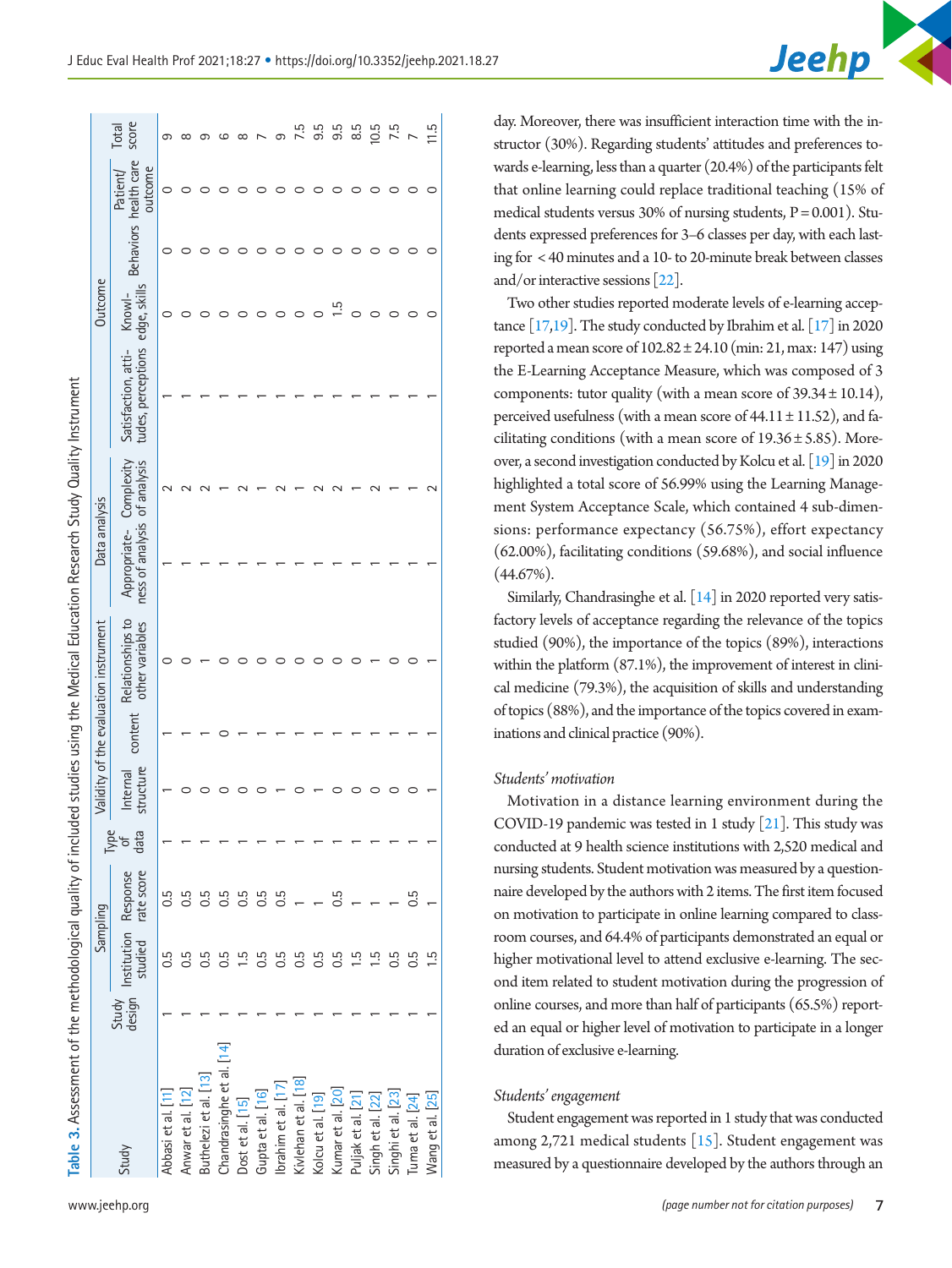analysis of the number of hours spent on e- learning during the COVID-19 pandemic compared to traditional teaching before the pandemic. Students spent an average of 7–10 hours using e-learning platforms during the pandemic, compared to 4–6 hours before the pandemic  $(P < 0.05)$ . Similarly, the number of students spending more extended periods on online teaching platforms significantly increased during the COVID-19 health crisis. Furthermore, small group work methods, group discussions, online case simulations, and quizzes helped increase student engagement  $[15]$  $[15]$ .

#### **Reporting biases**

The search showed that no protocols or records of the included studies were previously published. The risk of reporting bias was unclear because it was not possible to determine whether all the results were included in the published reports.

## **Discussion**

#### **Summary of evidence**

This systematic review explored the different aspects of health science students' perceptions, acceptance, motivation, and engagement with e-learning during the COVID-19 pandemic. The majority of studies reported positive perceptions of e-learning. These results are similar to the findings of literature reviews conducted before and during the COVID-19 pandemic [\[26](#page-10-17)[-28](#page-10-18)]. However, Xhelili et al. [\[29\]](#page-10-19) in 2021 found positive perceptions of traditional learning during the COVID-19 pandemic by Albanian university students. The participants in that study reported difficulties related principally to the unavailability of internet connection and the lack of technological devices.

In our review, the positive trend in perceptions of distance learning may be due primarily to the sudden and unexpected shift to e-learning, which generated a sense of security among students during the spread of the virus. This situation probably caused a forced adaptation to the online learning requirements to ensure continuity of learning during these exceptional times. Second, positive perceptions could also be explained by remarkable advances in recent years in computer-based platforms in health sciences education, which have progressed to the point that they offer a learning climate similar to face-to-face teaching. Furthermore, technology access, computer skills, pedagogical engineering quality of online courses, and learning flexibility were the main items associated with positive perceptions of e-learning. Nevertheless, limited internet connection, technical problems in using educational platforms, and difficulties in acquiring clinical skills were the most important constraints and limitations reported by students in online learning. Consistent findings have been reported in other studies conducted during the pandemic [\[29](#page-10-20)[-32\]](#page-10-21).

Satisfactory levels of e-learning acceptance were expressed by health professions students during the COVID-19 pandemic. Other studies supported this finding [\[33,](#page-10-22)[34](#page-10-23)]. Nevertheless, a previous study conducted by Ngampornchai and Adams [\[35](#page-10-24)] in 2016, using the unified theory of acceptance and use of technology, reported that students had a cautious tendency to accept online learning. Performance expectancy and effort expectancy were strong indicators of technology acceptance. The predisposition to accept distance learning courses in the current study could be attributed, on the one hand, to the usability of e-learning platforms. On the other hand, the concordance between the educational content of health sciences training and didactic conceptions of courses (video learning, serious games) may be a contributor. Taat and Francis [\[33](#page-10-25)] in 2020 showed that usability and ease of use platforms, lecturer characteristics, system quality, the information provided, and available technical support were the main factors influencing the acceptance of e-learning.

With regard to students' motivation, our review found an equal or higher motivation to attend exclusive e-learning compared to classroom learning. This result is in agreement with previous studies' findings [\[36](#page-10-26)[-38\]](#page-10-27). However, Aguilera-Hermida et al. [\[39\]](#page-10-28) in 2021 demonstrated a decrease in students' motivational levels in Mexico, Peru, and the United States after switching to e-learning during the COVID-19 pandemic and a significantly unchanged motivational level in Turkish students. This study also reported that lower motivation in students in the United States, Peru, and Mexico during online learning was associated with worse cognitive engagement. In the current review, the significant observed improvement in motivation in a digital environment could be related to the temporospatial flexibility of the pedagogical content, accessibility, and technological skills [\[40](#page-10-29)].

Regarding student engagement, the only study included that investigated this parameter showed a statistically significant difference between the number of hours spent on e-learning before and during the pandemic. This result is corroborated by the exclusive and massive adoption of e-learning during the confinement and post-confinement periods of several waves of outbreaks of COVID-19 variants. This finding of our review contradicts those of other studies conducted during the COVID-19 pandemic [\[41](#page-10-27)[,42\]](#page-10-30). Wester et al. [\[41\]](#page-10-31) in 2021 reported a significant decrease in the overall engagement score calculated from students' behavioral, cognitive, and emotional engagement scores during the pandemic. Moreover, Chan et al. [\[42\]](#page-10-28) in 2021 found that 55% of nursing students were not highly engaged in an online course during the COVID-19 pandemic. Psychological motivation, peer collaboration, cognitive problem solving, interaction with instructors,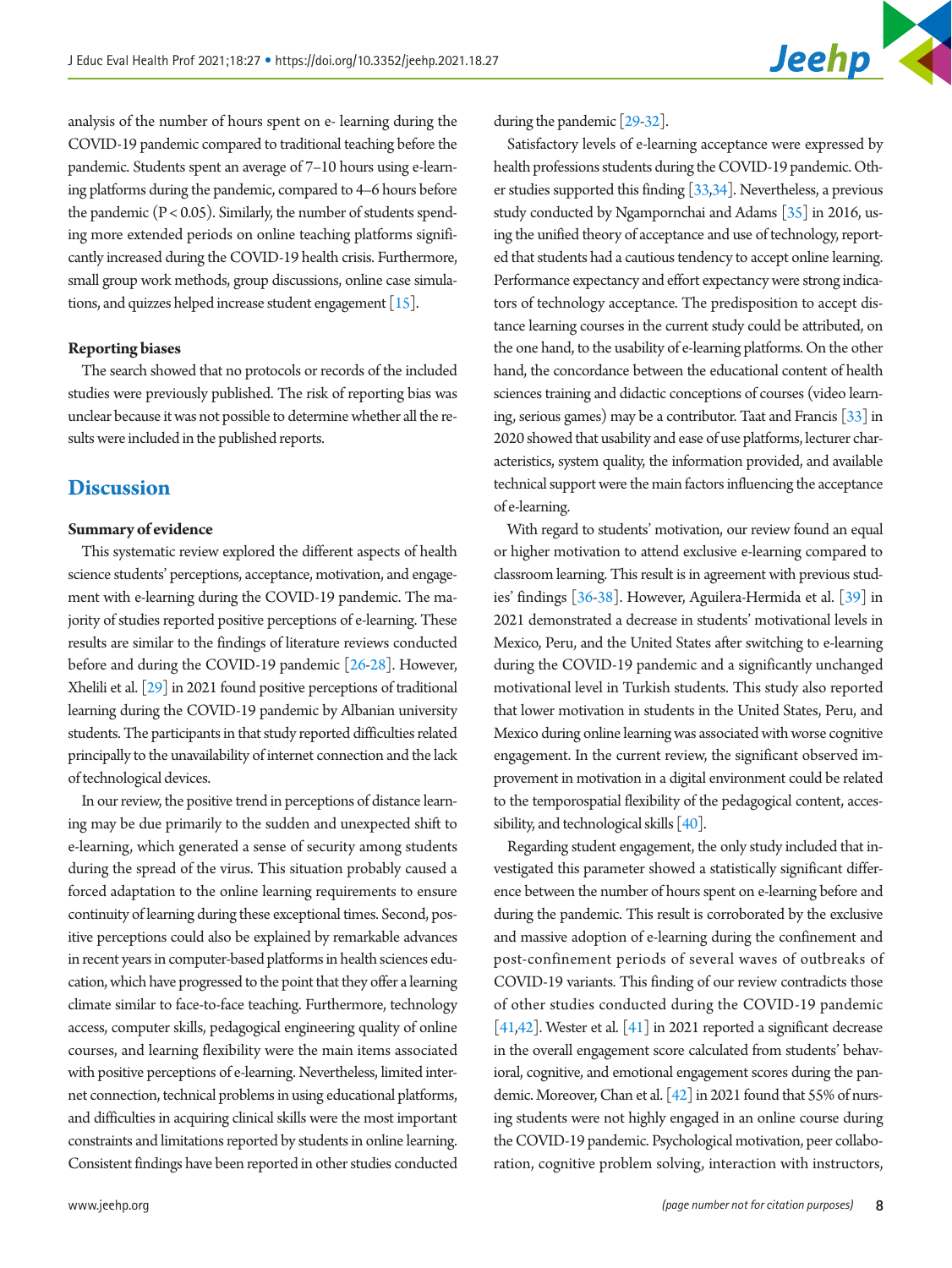

community support, and learning management are factors that can improve student engagement in a digital environment [\[43](#page-10-32)].

#### **Limitations**

This review has some limitations. First, all included studies were cross-sectional. Second, the authors used various measurement instruments, and the consequent disparity among items made an integrative analysis difficult. Third, student motivation and engagement were measured in the included studies through 2 items for each. In addition, a certainty assessment was not performed. Therefore, we must be cautious in interpreting the results. The last limitation is that non-English-language articles were not reviewed.

#### **Implications for practice and future research**

The results of this review encourage decision-makers in the health professions education field to integrate e-learning into training programs by ensuring, on the one hand, equitable access to technological equipment and internet connections and, on the other hand, developing students' computer skills. Furthermore, pedagogical approaches based on digital teaching could be beneficial as an alternative or complement to traditional teaching. If this method had been adopted before in health professions education, institutions could have more easily overcome the unprecedented challenges caused by the emergence of this COVID-19 crisis. Therefore, investment in the implementation of e-learning remains an unavoidable necessity because the return on investment could be decisive in terms of the quality of training received by health science students and consequently to the health services provided to the population. Moreover, the data explored in this study showed a lack of evidence, especially for students' motivation and engagement with e-learning during the COVID-19 pandemic. Further methodologically rigorous research is needed, especially in the Middle East/North Africa region, to help fill this gap. It is also essential to investigate the problems of failure and dropout in health professions education in relation to online learning during this pandemic.

## **Conclusion**

Switching to online learning to ensure the continuity of learning during the COVID-19 pandemic was challenging for health professions education programs. The findings of this study indicate that the emergency shift to online health science learning during this health crisis received positive feedback from students in terms of perceptions, acceptance, motivation, and engagement. Although the socio-economic contexts of the countries differed, online learning was consistently facilitated by some major elements such

as technology access, possession of basic computer skills, pedagogical design of online courses, and learning flexibility. In contrast, students reported constraints including access to internet connections, the use of educational platforms, and the acquisition of online clinical skills. These results should be noted in order to integrate these devices better into educational programs.

### **ORCID**

Aziz Naciri: [https://orcid.org/0000-0001-7318-663](http://orcid.org/0000-0001-7318-6633)3; Mohamed Radid[: https://orcid.org/0000-0002-0449-8569](http://orcid.org/0000-0002-0449-8569); Ahmed Kharbach[: https://orcid.org/0000-0001-6536-5607](http://orcid.org/0000-0001-6536-5607); Ghizlane Chemsi: [https://orcid.org/0000-0001-7241-489](http://orcid.org/0000-0001-7241-4892)2

## **Authors' contributions**

Conceptualization: AN, MR, GC. Data curation: AN, AK. Methodology, Formal analysis, validation: AN, AK, MR. Funding acquisition: not applicable. Writing–original draft: AN, GC. Writing–review & editing: AN, MR, AK, GC.

## **Conflict of interest**

No potential conflict of interest relevant to this article was reported.

## **Funding**

None.

## **Data availability**

None.

## **Acknowledgments**

None.

## **Supplementary materials**

Data files are available from Harvard Dataverse: [https://doi.](https://doi.org/10.7910/DVN/VFHJ1O) [org/10.7910/DVN/VFHJ1O](https://doi.org/10.7910/DVN/VFHJ1O)

Supplement 1. Summary of the included studies' findings regarding students' perceptions of the benefits and disadvantages of e-learning during the COVID-19 pandemic.

Supplement 2. Audio recording of the abstract.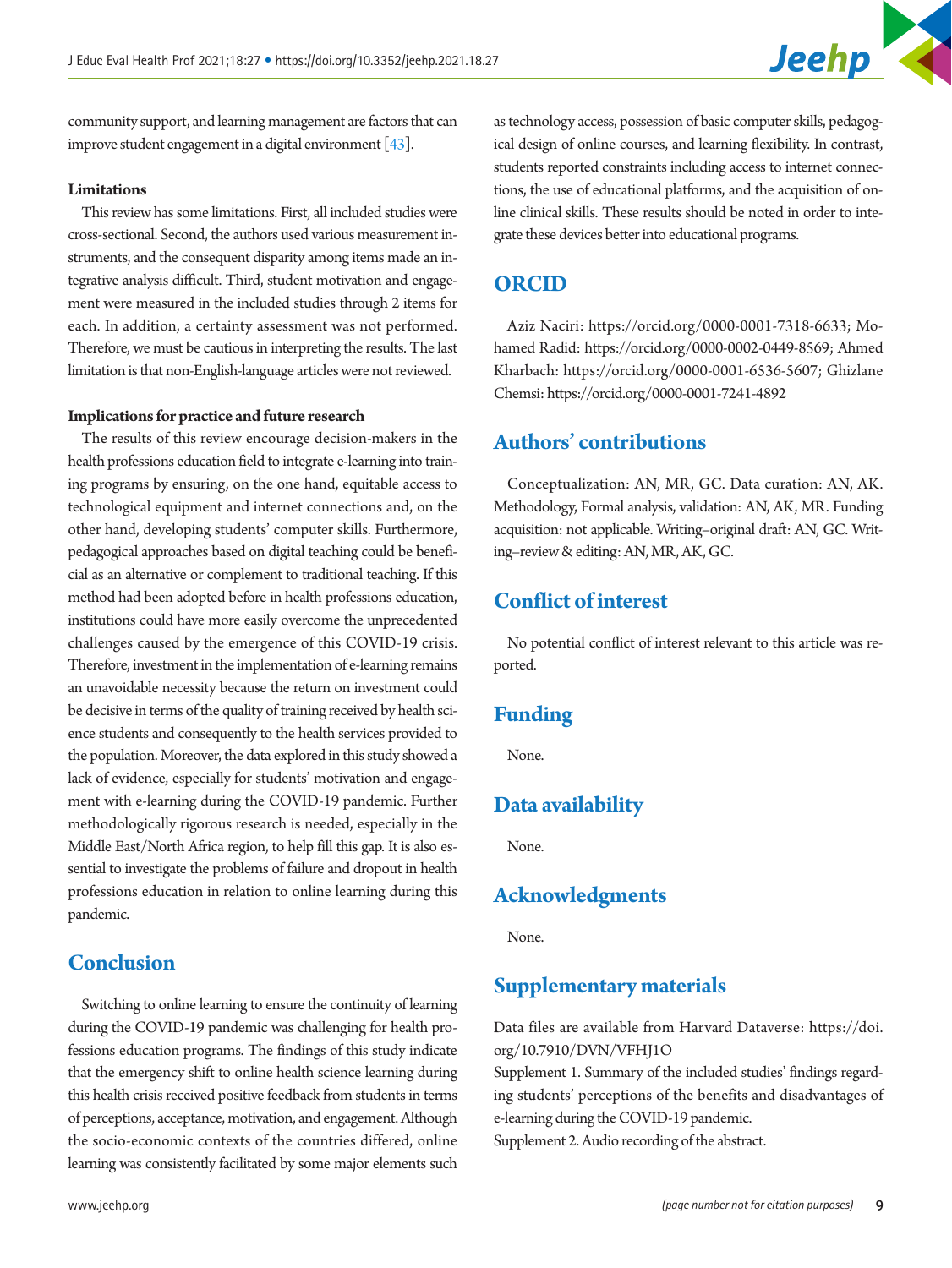# **References**

- <span id="page-9-0"></span>1. World Health Organization. Director-General's opening remarks at the media briefing on COVID-19 [Internet]. Geneva: World Health Organization; 2020 [cited 2021 Mar 10]. Available from: https:[//www.who.int/director-general/speeches/](www.who.int/director-general/speeches/) detail/who-director-general-s-opening-remarks-at-the-mediabriefing-on-covid-19---11-march-2020.
- <span id="page-9-4"></span><span id="page-9-1"></span>2. United Nations. Policy Brief: education during COVID-19 and beyond [Internet]. New York (NY): United Nations; 2020 [cited 2021 Apr 12]. Available from: https:[//www.un.org/develop](www.un.org/development/desa/dspd/wp-content/uploads/sites/22/2020/08/)[ment/desa/dspd/wp-content/uploads/sites/22/2020/08/](www.un.org/development/desa/dspd/wp-content/uploads/sites/22/2020/08/) sg\_policy\_brief\_covid-19\_and\_education\_august\_2020.pdf.
- <span id="page-9-2"></span>[3. Fan C, Li M, Li X, Zhu M, Fu P. Who got infected with](https://doi.org/10.3390/ijerph18052420) [COVID-19?: a study of college students in Wuhan \(China\). Int](https://doi.org/10.3390/ijerph18052420)  [J Environ Res Public Health 2021;18:2420. https://doi.](https://doi.org/10.3390/ijerph18052420) [org/10.3390/ijerph18052420](https://doi.org/10.3390/ijerph18052420)
- <span id="page-9-3"></span>[4. Sangra A, Vlachopoulos D, Cabrera N. Building an inclusive](https://doi.org/10.19173/irrodl.v13i2.1161) [definition of e-learning: an approach to the conceptual frame](https://doi.org/10.19173/irrodl.v13i2.1161)[work. Int Rev Res Open Distrib Learn 2012;13:145-159.](https://doi.org/10.19173/irrodl.v13i2.1161)  <https://doi.org/10.19173/irrodl.v13i2.1161>
- 5. [O'Doherty D, Dromey M, Lougheed J, Hannigan A, Last J, Mc-](https://doi.org/10.1186/s12909-018-1240-0)[Grath D. Barriers and solutions to online learning in medical](https://doi.org/10.1186/s12909-018-1240-0)  [education: an integrative review. BMC Med Educ 2018;18:130.](https://doi.org/10.1186/s12909-018-1240-0)  <https://doi.org/10.1186/s12909-018-1240-0>
- <span id="page-9-5"></span>[6. Castro MD, Tumibay GM. A literature review: efficacy of online](https://doi.org/10.1007/s10639-019-10027-z) [learning courses for higher education institution using me](https://doi.org/10.1007/s10639-019-10027-z)[ta-analysis. Educ Info Technol 2021;26:1367-1385. https://doi.](https://doi.org/10.1007/s10639-019-10027-z) [org/10.1007/s10639-019-10027-z](https://doi.org/10.1007/s10639-019-10027-z)
- <span id="page-9-6"></span>[7. Stanistreet P, Elfert M, Atchoarena D. Education in the age of](https://doi.org/10.1007/s11159-020-09880-9) [COVID-19: understanding the consequences. Int Rev Educ](https://doi.org/10.1007/s11159-020-09880-9)  [2021;1-7. https://doi.org/10.1007/s11159-020-09880-9](https://doi.org/10.1007/s11159-020-09880-9)
- <span id="page-9-15"></span><span id="page-9-7"></span>8. Panchabakesan S. Problems and prospectives in distance education in India in the 21st century. Probl Educ 21st Century 2011;30:113-122.
- <span id="page-9-52"></span><span id="page-9-51"></span><span id="page-9-33"></span><span id="page-9-25"></span><span id="page-9-24"></span><span id="page-9-8"></span>9. Page MJ, McKenzie JE, Bossuyt PM, Boutron I, Hoffmann TC, Mulrow CD, Shamseer L, Tetzlaff JM, Akl EA, Brennan SE, Chou R, Glanville J, Grimshaw JM, Hrobjartsson A, Lalu MM, Li T, Loder EW, Mayo-Wilson E, McDonald S, McGuinness LA, Stewart LA, Thomas J, Tricco AC, Welch VA, Whiting P, Moher D. The PRISMA 2020 statement: an updated guideline for reporting systematic reviews. BMJ 2021;372:n71. https:// doi.org/10.1136/bmj.n71
- <span id="page-9-57"></span><span id="page-9-45"></span><span id="page-9-42"></span><span id="page-9-9"></span>1[0. Ouzzani M, Hammady H, Fedorowicz Z, Elmagarmid A.](https://doi.org/10.1186/s13643-016-0384-4) [Rayyan: a web and mobile app for systematic reviews. Syst Rev](https://doi.org/10.1186/s13643-016-0384-4)  [2016;5:210. https://doi.org/10.1186/s13643-016-0384-4](https://doi.org/10.1186/s13643-016-0384-4)
- <span id="page-9-28"></span><span id="page-9-10"></span>11. Abbasi S, Ayoob T, Malik A, Memon SI. Perceptions of students

<span id="page-9-64"></span><span id="page-9-62"></span><span id="page-9-36"></span>regarding E-learning during COVID-19 at a private medical college. Pak J Med Sci 2020;36:S57-S61. https://doi.org/10. 12669/pjms.36[.COVID19-S4.276](https://doi.org/10.12669/pjms.36.COVID19-S4.2766)6

- <span id="page-9-23"></span>[12. Anwar A, Mansoor H, Faisal D, Khan HS. E-Learning amid the](https://doi.org/10.12669/pjms.37.1.3124)  [COVID-19 lockdown: standpoint of medical and dental under](https://doi.org/10.12669/pjms.37.1.3124)[graduates. Pak J Med Sci 2021;37:217-222. https://doi.](https://doi.org/10.12669/pjms.37.1.3124) [org/10.12669/pjms.37.1.31](https://doi.org/10.12669/pjms.37.1.3124)24
- <span id="page-9-55"></span><span id="page-9-39"></span><span id="page-9-22"></span>13. Buthelezi LI, Van Wyk JM. The use of an online learning management system by postgraduate nursing students at a selected higher educational institution in KwaZulu-Natal, South Africa. Afr J Health Prof Educ 2020;12:211-214. https://doi. org/10.7196/ajhpe.2020.v12i4.1391
- <span id="page-9-60"></span><span id="page-9-58"></span><span id="page-9-56"></span><span id="page-9-34"></span><span id="page-9-16"></span>14. Chandrasinghe PC, Siriwardana RC, Kumarage SK, Munasinghe BN, Weerasuriya A, Tillakaratne S, Pin[to D, Gunathilake B,](https://doi.org/10.1186/s12909-020-02236-9)  [Fernando FR. A novel structure for online surgical undergradu](https://doi.org/10.1186/s12909-020-02236-9)[ate teaching during the COVID-19 pandemic. BMC Med Educ](https://doi.org/10.1186/s12909-020-02236-9)  [2020;20:324. https](https://doi.org/10.1186/s12909-020-02236-9)://doi.org/10.1186/s12909-020-02236-9
- <span id="page-9-48"></span><span id="page-9-38"></span><span id="page-9-26"></span><span id="page-9-11"></span>15. Dost S, Hossain A, Shehab M, Abdelwahed A, Al-Nusair L. Perceptions of medical students towards online teaching during the COVID-19 pandemic: a national cross-sectional survey of 2721 UK medical students. BMJ Open 2020;10:e042378. https:// doi.org/10.1136/bmjopen-2020-042378
- <span id="page-9-40"></span><span id="page-9-35"></span><span id="page-9-31"></span><span id="page-9-20"></span><span id="page-9-17"></span>16. Gupta S, Dabas A, Swarnim S, Mishra D. Medical education during COVID-19 associated lockdown: faculty and students' perspective. Med J Armed Forces India 2021;77(Suppl 1):S79-S84. https://doi.org/10.1016/j.mjafi.2020.12.008
- <span id="page-9-44"></span><span id="page-9-43"></span><span id="page-9-32"></span><span id="page-9-29"></span><span id="page-9-12"></span>17. Ibrahim NK, Al Raddadi R, AlDarmasi M, Al Ghamdi A, Gaddoury M, AlBar HM, Ramadan IK. Medical students' acceptance and perceptions of e-learning during the COVID-19 closure time in King Abdulaziz University, Jeddah. J Infect Public Health 2021;14:17-23. https://doi.org/10.1016/j.jiph.2020. 11.007
- <span id="page-9-47"></span><span id="page-9-46"></span><span id="page-9-41"></span><span id="page-9-37"></span><span id="page-9-13"></span>18. Kivlehan E, Chaviano K, Fetsko L, Javaid S, Chandan P, Rojas AM, Dubon ME. COVID-19 pandemic: early effects on pediatric rehabilitation medicine training. J Pediatr Rehabil Med 2020;13:289-299. https://doi.org/10.3233/PRM-200765
- <span id="page-9-50"></span><span id="page-9-49"></span><span id="page-9-18"></span>19. Kolcu G, Baser Kolcu MI, Demir S, Gulle K. Evaluation of learning management system in medical education in time of COVID-19. Prog Nutr 2020;22(2-S):e2020005. https://doi. org/10.23751/pn.v22i2-S.10443
- <span id="page-9-59"></span><span id="page-9-54"></span><span id="page-9-53"></span><span id="page-9-27"></span><span id="page-9-19"></span>20. Kumar S, Misra R, Chakraborty D, Chhabra PK, Upadhyaya P. A study of perceptions of students and teachers towards e-learning and its effectiveness: a cross-sectional study during COVID-19 lockdown in JNUIMSRC. Int J Cur Res Rev 2020;12:195-198. https://doi.org/10.31782/IJCRR.2020.122336
- <span id="page-9-63"></span><span id="page-9-61"></span><span id="page-9-30"></span><span id="page-9-21"></span><span id="page-9-14"></span>21. Puljak L, Civljak M, Haramina A, Malisa S, Cavic D, Klinec D, Aranza D, Mesaric J, Skitarelic N, Zoranic S, Majstorovic D,